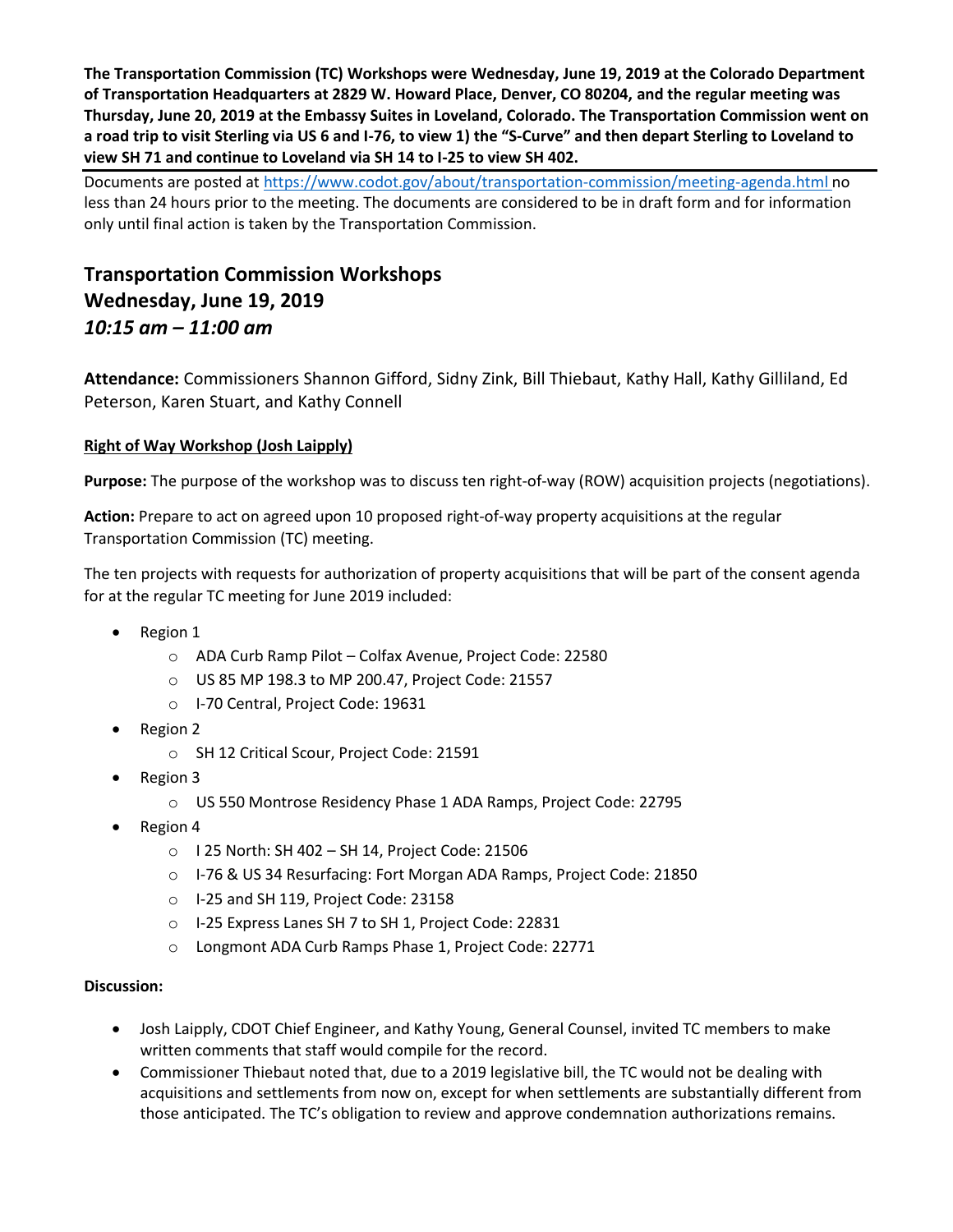#### **Multimodal Options Fund Local Funds (David Krutsinger)**

**Purpose:** The purpose of this workshop is to review the recommendation prior to a proposed consent agenda vote.

**Action:** Consent agenda vote on Thursday, June 20, 2019.

**Background:** SB 18-001 includes a provision that establishes a Multimodal Options Fund (MMOF). The MMOF has \$96.75 million in dedicated revenue. Of that \$96.75 million, \$2.5 million is dedicated to the Rail Commission. The remaining \$94.25 million is spilt between CDOT (15% or \$14.13 million) and local governments (85% or \$80.12 million).

The legislation mandates the distribution formula for the local portion be developed in consultation with the Transit and Rail Advisory Committee (TRAC), the Statewide Transportation Advisory Committee (STAC), transit advocacy organizations, and bicycle and pedestrian organizations. In addition to these groups, the legislation also states that the MMOF should promote a complete and integrated multimodal system that benefits seniors by making aging in place more feasible; benefits residents of rural areas by providing them with flexible public transportation services; provides enhanced mobility for persons with disabilities; and provides safe routes to school for children.

The legislation also states that recipients shall provide a match equal to the amount of the award. However, the TC may create a formula for reducing or exempting the match requirement for local governments or agencies due to their size or any other special circumstance. An advisory committee ("MMOF Committee") to the TC was formed to work on and develop such recommendations. CDOT will use its share of the funds and seek to incentivize partnership projects such as mobility hubs.

The MMOF Committee held three meetings and developed the following general recommendations.

- 5% off the top (or \$4 million of \$80.12 million) for administration, reporting, environmental/design reviews. To be adjusted later based on actual project selection.
- 81% of remaining \$76.12 million to the five urban areas (MPOs), 19% to the ten rural planning regions (TPRs).
- Two sub-allocation formulas, one urban, and the other rural, to each of the fifteen areas of the state, with particular population and employment factors relevant to urban and rural areas.
- Match "relief" or reduction to be decided at the fifteen regions (TPRs) of the state. CDOT provided data to support that decision-making.
- General expectation that minimum transit project size of \$25,000, and minimum capital project size of \$150,000 would be observed for project selections, with reasonable bundling of smaller projects encouraged to reach these minimums.

#### *Match Relief*

Most of the available data to analyze need, poverty vs. wealth, ability to pay, disadvantaged, and similar factors are available at the County level. While there are some truly poor & deserving Counties, the Committee for the Multimodal Option Fund discussion felt that many of the "need" and "ability to pay" distinctions might occur at the city/town level, and would be less likely compelling at the County Level. Further some of the "deserving counties" are clustered in single TPRs, which meant at the TPR level "need" and "ability to pay" could be rendered useless for making decisions within TPRs. Some "wealthy" counties would, similarly, be skewed by towns that are wealthy within them, while many other parts of such counties, if taken alone, might easily be as "deserving" as nearby counties. Fixing the inconsistencies and vagaries of the data could easily take many more months to resolve, which would, in turn, delay the distribution of the funds. Finally some TPRs/MPOs have already done a call for projects, anticipating these MMOF funds, so formulizing the match relief decision appeared to be moot and irrelevant for about 50 percent of the dollars. Given all of these reasons, the MMOF Committee recommended that match relief be delegated to the TPR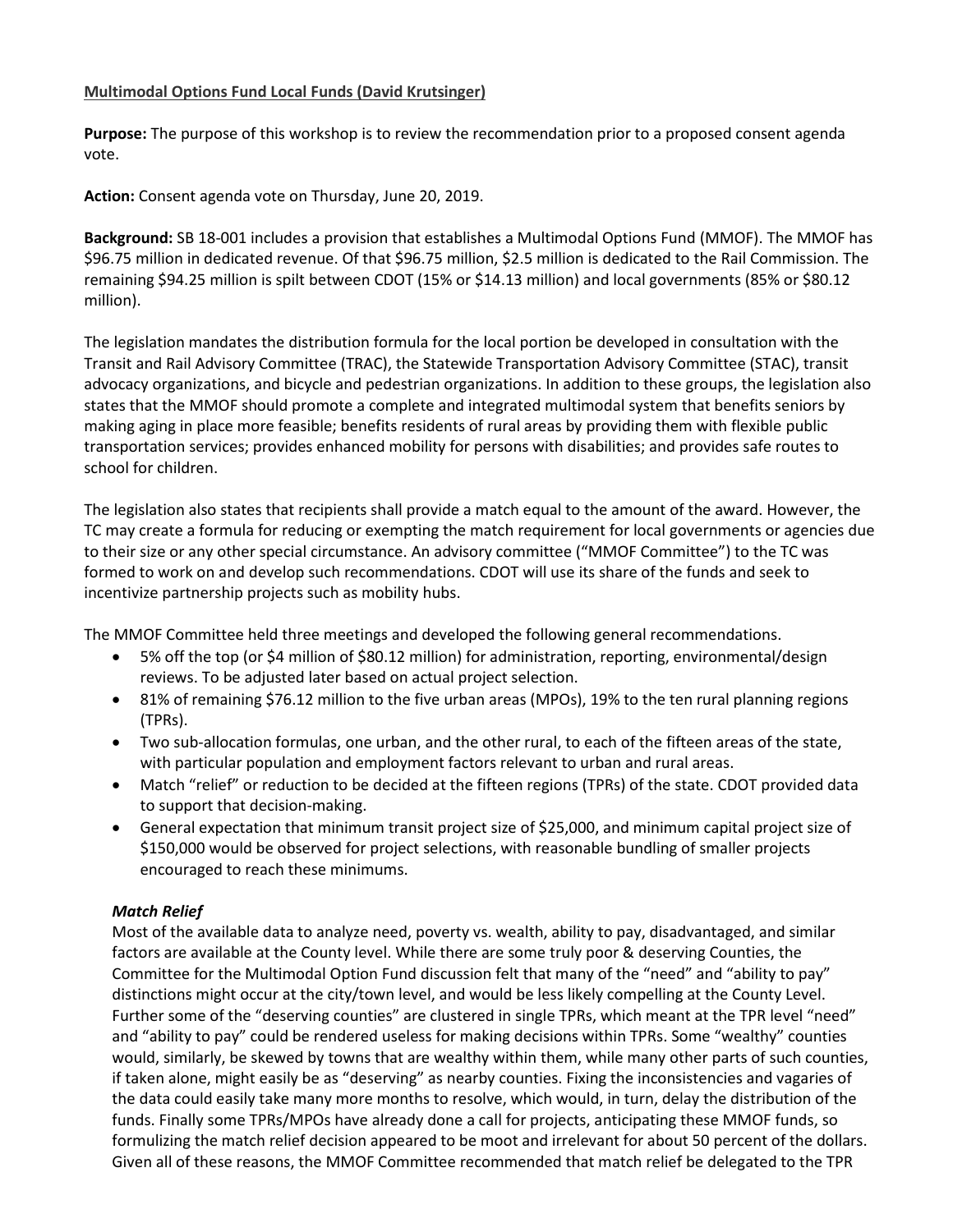decision makers themselves. The legal opinion from the Colorado Attorney General's office, however, was that the CDOT Transportation Commission may not delegate such a decision. The formula is therefore:

#### **Eligibility**

- Counties of 50,000 or smaller population (as of 2015), and poverty rate of 12% (median) or higher; or
- Cities/Towns of 20,000 or smaller population (as of 2015), and poverty rate of 12% (median) or higher; or
- A County or City/Town which meets the population threshold of either of the above, but not the poverty threshold, but can document other extraordinary circumstances (some other indicator of high need or highly disadvantaged population)

#### Decision Approved by Transportation Commission

Transportation Planning Region decisions which intend to award such match relief must also have the match relief decisions for those projects approved by the CDOT Transportation Commission.

#### **Discussion:**

- Commissioner Thiebaut commented that in general he liked the resolution of approval, although the resolution is not clear regarding procedures. However, he said the resolution should state that it is the intent of the Commission to use designated state funds along with local Multimodal Options Fund match dollars in support of construction of multimodal hubs across the state.
- David Krutsinger explained that the MPOs have weighed in on the match relief issue. Some MPOs have already awarded their share of Multimodal Options Fund money. Denver Regional Council of Government (DRCOG), for example, decided against match relief.
- Commissioner Thiebaut and Herman Stockinger, TC secretary, will work on the language together in time for adoption of the resolution at the regular TC meeting that occurred in Loveland.

### **Matching Funds for SW Chief BUILD Grant (Randy Grauberger, Tim Kirby)**

**Purpose:** Finish the job to replace the old track, and maintain Amtrak Southwest Chief service in Colorado.

**Action:** Request approval for \$1 million in CDOT funds towards this grant, with nearly \$8 million in matching funds from other entities.

**Background:** The Better Utilizing Investments to Leverage Development, or BUILD Transportation Discretionary Grant program, provides a unique opportunity for the USDOT to invest in road, rail, transit and port projects that promise to achieve national objectives. Previously known as Transportation Investment Generating Economic Recovery, or TIGER discretionary grants, Congress has dedicated nearly \$7.1 billion for ten rounds of national infrastructure investments to fund projects that have a significant local or regional impact. This BUILD grant opportunity will be the 11th such opportunity. Colorado has participated with Kansas, New Mexico, Amtrak, and BNSF Railway to pursue funding opportunities to keep the Amtrak Southwest Chief Service in Colorado.

A group of more than 35 city, town, county, state, federal, and private partners has been successful in obtaining \$75.3 million of the \$100 million needed for capital costs. This BUILD grant, if successful, would finish the job. The City of Trinidad will lead and submit the BUILD grant.

#### **Discussion:**

- Commissioner Thiebaut and Kathy Young recalled that use of the TC Contingency Fund money to provide a previous \$1 million match violated the law at that time, because of the Attorney General's opinion that CDOT could not use Highway Users Trust Fund money for transit.
- Kathy Young explained that "transit funds", such as SB 267 funds proposed for this potential match, may be used as match money.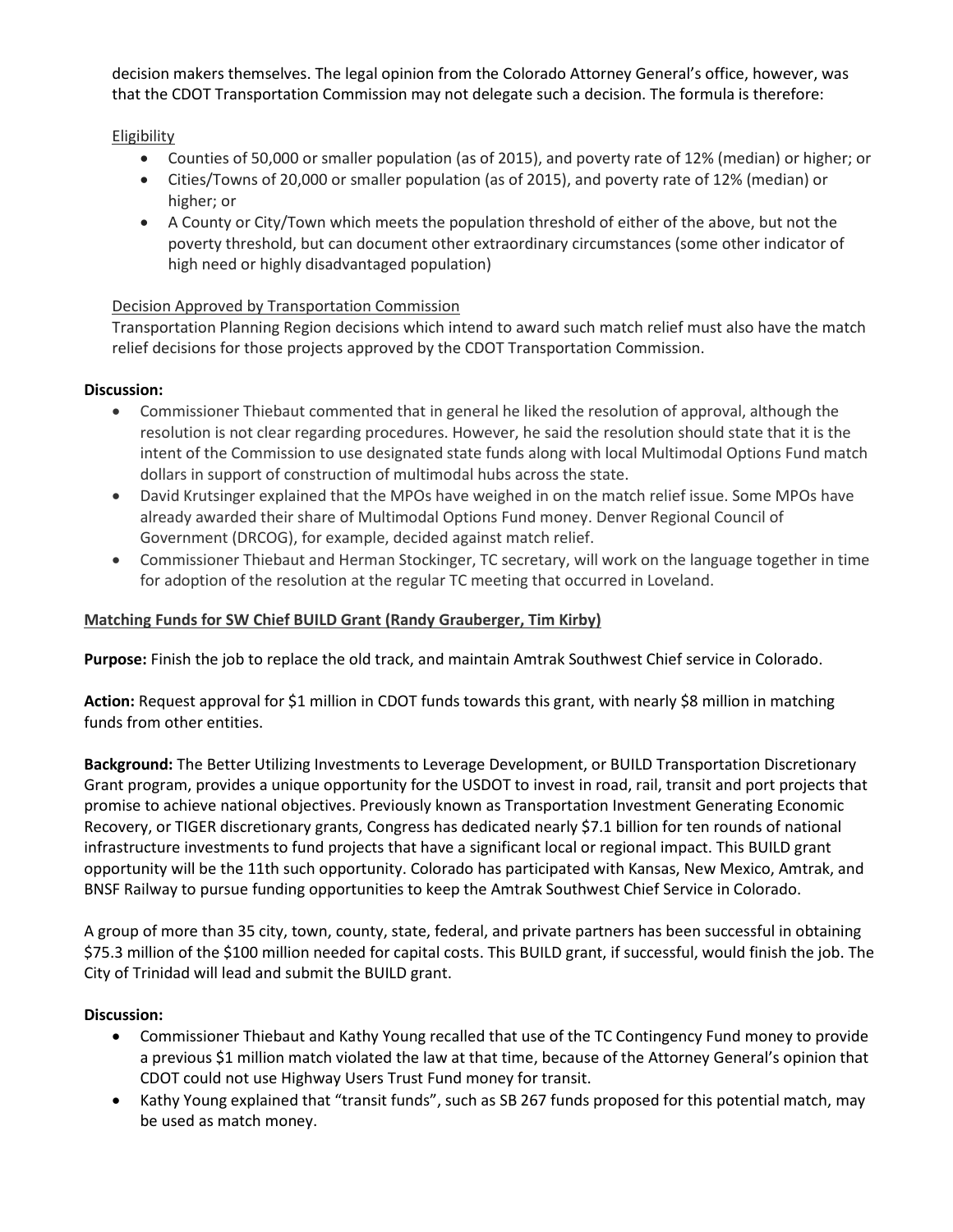Ann Rajewski of the Colorado Association of Transit Agencies (CASTA) said CASTA is supportive of passenger rail, but hopes that passenger rail will obtain its own source of funding in time. She noted that improving one mile of railroad track could go a long ways toward improving rural transit services.

# **Transportation Commission Regular Meeting Thursday, June 20, 2019, 9:00 am – 10:30 am** *10:15 am – 11:00 am*

#### **Audience Participation** – None.

#### **Call to Order, Roll Call:**

All Commissioners were present

#### **Comments of Individual Commissioners**

- Commissioner Steven Hofmeister expressed that it had been a pleasure to work with the TC members and staff. This meeting may be his last TC meeting. Commissioner Hofmeister also mentioned that it has been a pleasure to get to know the TC members, work with them, and argue with them. Also, to CDOT staff, he noted, it has been great working with them.
- Commissioner Ed Peterson commented that his may also be his last meeting. The last eight years have been incredible and went by too fast. This is a family, and this is like leaving your family. Thanks to the current and past Commissioners, the good discussions, collegiality, and dedication to provide citizens of the state the most reliable and resilient system we can buy with the money we have. The TC tries to be sure they are not just an administrative or policy body but an educational body as well. The level of traffic fatalities is unacceptable. Commissioner Peterson pledged to do whatever he can to encourage and promote safety.
- Commissioner Sydny Zink noted that she has attended meetings with individual counties at their county seats. That's a lot of travel but it is important. She explained that we want to listen to them and hear what they have to say, and understand what their priorities are. Ribbon cutting ceremonies for three projects have occurred, and these ceremonies that recognize what has been accomplished are important.
- Commissioner Kathy Hall commented that she is also participating at the county meetings. Also attended an Associated General Contractors (AGC) meeting. It is important to encourage our cities and counties to be active in the planning process.
- Commissioner Kathy Gilliland expressed that she would like to thank the Commissioners she has worked with over the last eight years. It has been one of best Commission/board gigs she has ever had. Commissioner Gilliland remembers so many important projects accomplished together. It is great to work with others with such a focus on providing the best possible transportation system. CDOT Staff has been outstanding. It has been great having people that work with you so the TC can make informed decisions. Kathy Young was thanked for her input. Region 4 – Heather Paddock and Johnny Olson were thanked for making this experience so good, and being such a great Region to be involved with. Region 4 has urban and rural areas and balancing that commitment has been strong and good. Vince Rogalski was thanked for his efforts with the STAC. John Cater of FHWA was recognized for being outstanding working with the TC. It is sad to go. Commissioner Gilliland requested that everyone keep up the good work.
- Commissioner Rocky Scott expressed his thanks to Heather Paddock, Johnny Olson, and Jennifer Uebelher in organizing the tour. It has been very enlightening. It was the best package put together he has seen to date. The meetings had passion and that's a good thing. It shows how much we all care. Themes raised at county meetings are pretty consistent - You know our needs, just get them done! There are lots of things we know we need to get done. Commissioners anticipated to be leaving the TC were thanked for their service.
- Commissioner Karen Stuart commented that Commissioner Gilliland and she attended a local meeting. Barbara Kirkmeyer noted that she appreciated CDOT coming out to hear Weld County representatives and listen to what is needed. It was great to attend those meetings. Heather Paddock and Johnny Olson were thanked and recognized for their contributions. Commissioner Stuart was so impressed with the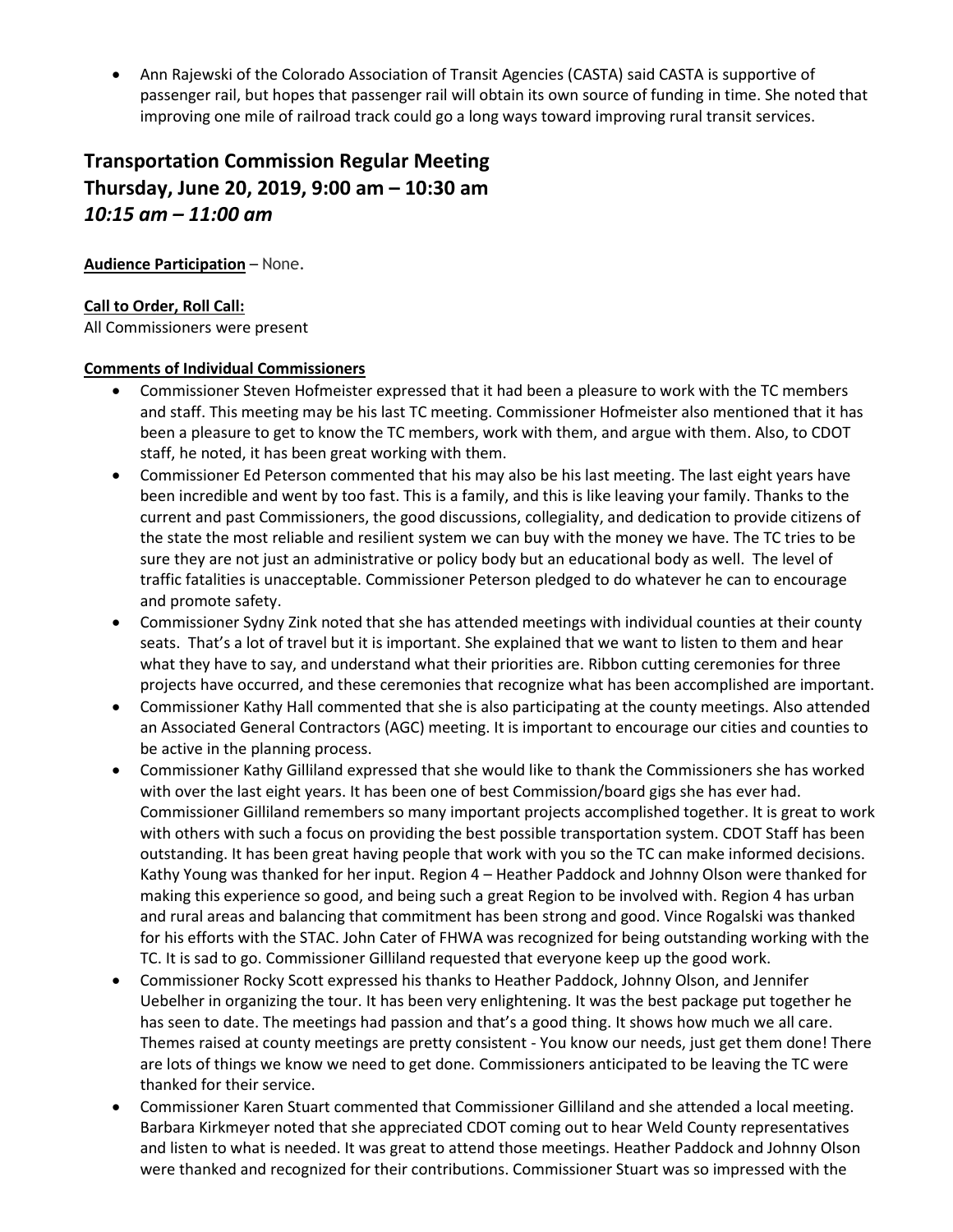sense of pride of CDOT staff that they got to know the day before this TC regular meeting. Commissioner Stuart thanked the Commissioners who may be leaving. Commissioner Stuart also noted that she is the newest TC member, and thanked the other Commissioners.

- Commissioner Kathy Connell stated a ditto to everything that has been said. She expressed that she can't thank staff enough. Never felt better about the CDOT staff. Loved every second of it. Her car is about 112,000 miles and four windshields later after her years of service on the TC. Hopefully, her replacement will also be willing to drive rural Colorado forward. She is excited about where the Commission is going. We all recognize all of Colorado is important. Loved working with past and present Commissioners. Had a fun time and will miss everyone. So happy that the counties are now getting together and presenting their needs to us. So proud of the SH 9 project, with a 98% reduction in wildlife hits. So impressed with the locals raising the money. Commissioner Connell appreciated the Responsible Acceleration of Maintenance and Partnerships (RAMP) program and hopes to see the audit changes to reflect the value of the program.
- Commissioner Bill Thiebaut thanked Commissioners Hofmeister, Peterson, Connell, and Gilliland, for their service and for sharing their character with the other TC members. You are decent people above all. To Commissioner Scott and Hall, Commissioner Thiebaut expressed that he has confidence that they will be reappointed. He also thanked Johnny Olson for his service. In addition, staff was thanked and recognized for putting together such a great tour and helping him with things he needed.
- Commissioner Shannon Gifford explained that collectively, she admires how each of TC members leaving continue to engage with the issues that are facing us, right up to the end of their service. Commissioner Gifford will miss Johnny Olson. Region 4 still feels like Johnny's Region. Looking forward to the new leadership on the Commission, and happy and excited about how they plan to move forward and engage on the issues.

## **Deputy Executive Director's Report (Johnny Olson)**

 For the last eight years, the Region 4 Commissioners have been awesome. Commissioner Steve Hofmeister represents his region so well and they love him for it. Commissioner Kathy Gilliland and Johnny have been in the trenches together. Commissioner Karen Stuart, knowing her for so long, Karen knows how much Johnny cares. Johnny thanked everyone for their support. Commissioner Shannon Gifford was thanked for her quiet strong leadership. Commissioner Ed Peterson, was thanked for his help with the building. This TC wants to make transportation better, and Colorado is better due to each one of them.

## **Chief Engineer's Report (Josh Laipply)**

- Josh noted that yesterday there were some questions about cost per mile on TIGER projects, and he provided answers to yesterday's questions.
- Commissioner Kathy Gilliland asked about the status of the Union Pacific (UP) agreement.
- Josh responded that there is an updated purchase/sale agreement, and things are still looking positive and moving forward.
- For the US 550/US 160 project we have a shortlist now for contractors.
- Josh expressed his thank you to the Commissioners for helping him grow as a person compared to when he started the job.

# **Federal Highway Administration (FHWA) Colorado Division Administrator's Report (John Cater, Division Administrator)**

- Women's Transportation Seminar (WTS) had their annual conference, and FHWA and CDOT presented. The discussion covered efforts to improve transportation with Intelligent Transportation Systems (ITS) and technology.
- Had an American for Disabilities Act (ADA) training course at FHWA CO HQ to help provide an understanding on the challenges people face when they have issues getting around. FHWA is planning to do an encore presentation this fall.
- Was at WASHTO Last week one of our challenges we face is workforce and hiring the people we need to get projects completed. Reauthorization is coming up again in another 18 months, and FHWA is looking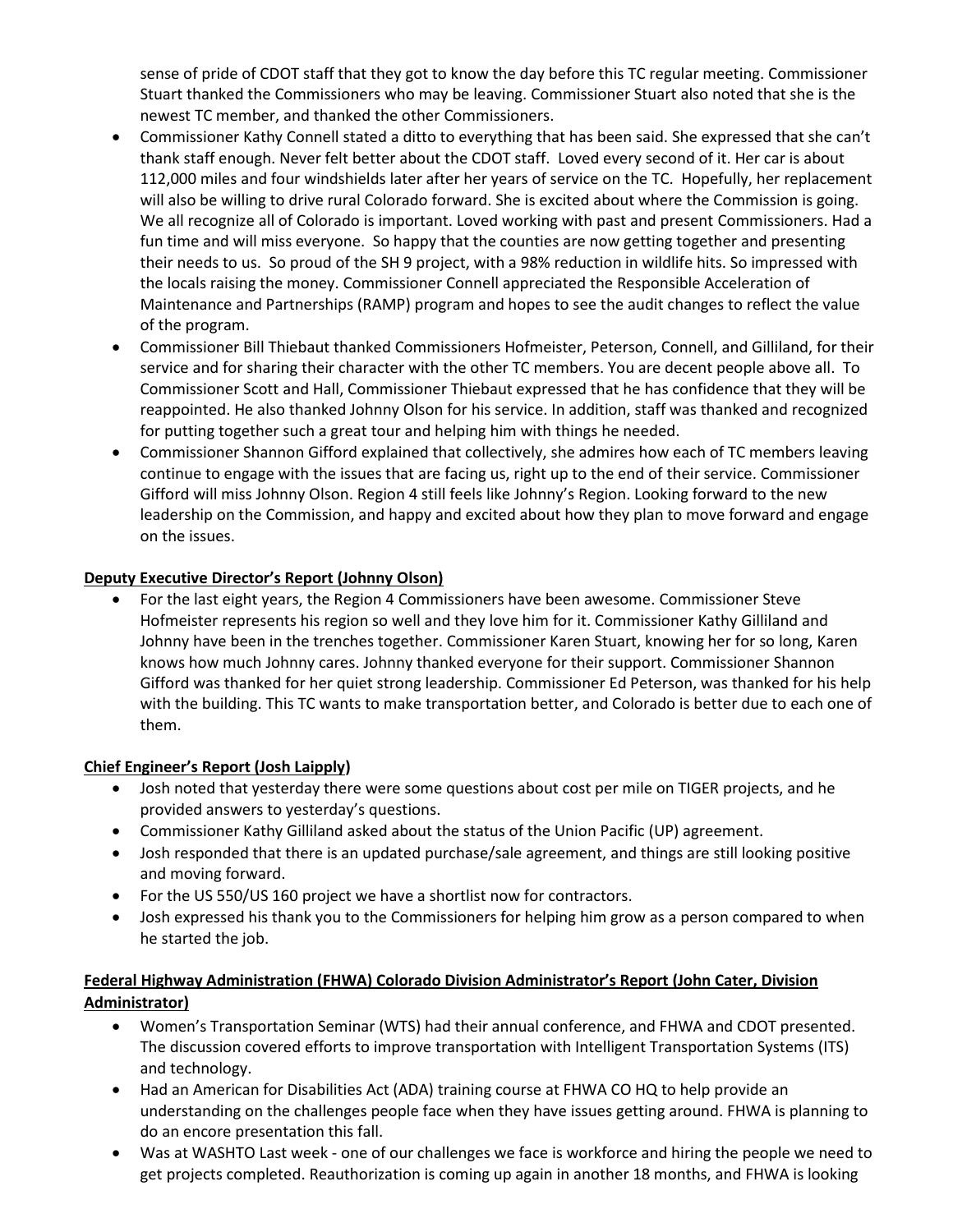for ways to improve the bill, such as tolling the interstates, and rest area privatization, along with the ability to reap revenue from them.

- Thanks to Jennifer Uebehler for organizing the tour- it is a very valuable thing to do. The retiring Commissioners have been fantastic. You are selected to represent a district, but you come to TC and really represent the state. Other states have a much more contentious process. So appreciative that you have chosen to be collaborative rather than parochial. John expressed his appreciation as a citizen of Colorado what the TC has done.
- Johnny Olson's work on the 2013 floods was so impressive. Johnny delivered \$700 million in projects. Other states are still struggling with how to deliver emergency funds. That's a credit to Johnny and what has been done with resilience in Colorado. Colorado is a lesson for the rest of the country.

# **Statewide Transportation Advisory Committee (STAC) Report (STAC Chair, Vince Rogalski)**

- It is healthy to have disagreement, when personalities don't get involved. A healthy discussion makes the decisions better.
- At STAC, Johnny Olson presented on the initiative Whole System, Whole Safety.
- Other topics on the agenda included informational items pertaining to program distribution, BUILD Grants, and upcoming multimodal efforts.

# **Act on Consent Agenda – Passed unanimously on June 20, 2019 (Commissioner Thiebaut abstaining a vote on the Region 2 ROW acquisition, due to potential conflict of interest)**

- a. Resolution to Approve the Regular Meeting Minutes of March 21, 2019 (Herman Stockinger)
- b. Resolution to Approve Devolution: I-25 Frontage Road Mead FY 20 (Karen Rowe)
- c. Resolution to Approve Memorial Designations passed by the General Assembly (Herman Stockinger)
- d. Resolution to Approve Multimodal Options Fund Local Funds (David Krutsinger) AMENDED
- e. Resolution to Approve Match for Southwest Chief BUILD Grant
- f. Resolution to Approve ROW Acquisition Requests (Josh Laipply)
- g. Resolution to Approve State Infrastructure Bank (SIB) Updated Loan Rates (Jeff Sudmeier)

## **Discuss and Act on changes to 2 CCR 601-14 "Rules Regarding Travel Restrictions on State Highways" (Herman Stockinger) – Passed Unanimously on June 20, 2019**

The proposed changes are primarily the result of the Department's collaboration with the Colorado State Patrol, Department of Public Safety, Colorado Motor Carriers Association and the Colorado Wyoming Petroleum Marketers Association over the last two years to completely revise these rules and simplify the language to make them easier to understand to the travelling public. The key proposed change removed the codes used to [communicate when chains or snow tires were required and replaced them with simpler language.](https://www.codot.gov/about/transportation-commission/documents/2018-agendas-and-supporting-documents/december-2018/8-budget-sup.pdf)

## **[Discuss and Act on 12th Budget Supplement of FY 2019 \(Jeff Sudmeier\)](https://www.codot.gov/about/transportation-commission/documents/2018-agendas-and-supporting-documents/december-2018/8-budget-sup.pdf)** –**Passed Unanimously on June 20, 2019**

- **Region 5 – \$1,287,887 Transportation Commission Contingency Reserve**  *Project 23173 Emergency Rockfall Repair on SH 145 at milepost 21.3*.
- **Office of Innovative Mobility - \$500,000 – Transfer from RoadX to Innovative Mobility cost center**  The Office of Innovative Mobility is requesting a transfer of funds from the RoadX pool to its cost center. The funding will be used to hire a consultant or team of consultants to facilitate the requirements dictated by Colorado Senate Bill 19-239 (SB 19-239).

## **Other Matters:**

- Report from the Nominating Committee- Selection for Transportation Commission Chair, Vice-Chair and Secretary for FY 2020 & Commission Vote to Approve Selections (Nominating Committee, Chairwoman Zink)
- Commissioner Thiebaut was selected and approved to serve as the Chair, Commissioner Scott was selected and approved to serve as Vice-Chair, with Herman Stockinger selected and approved to serve as Secretary.